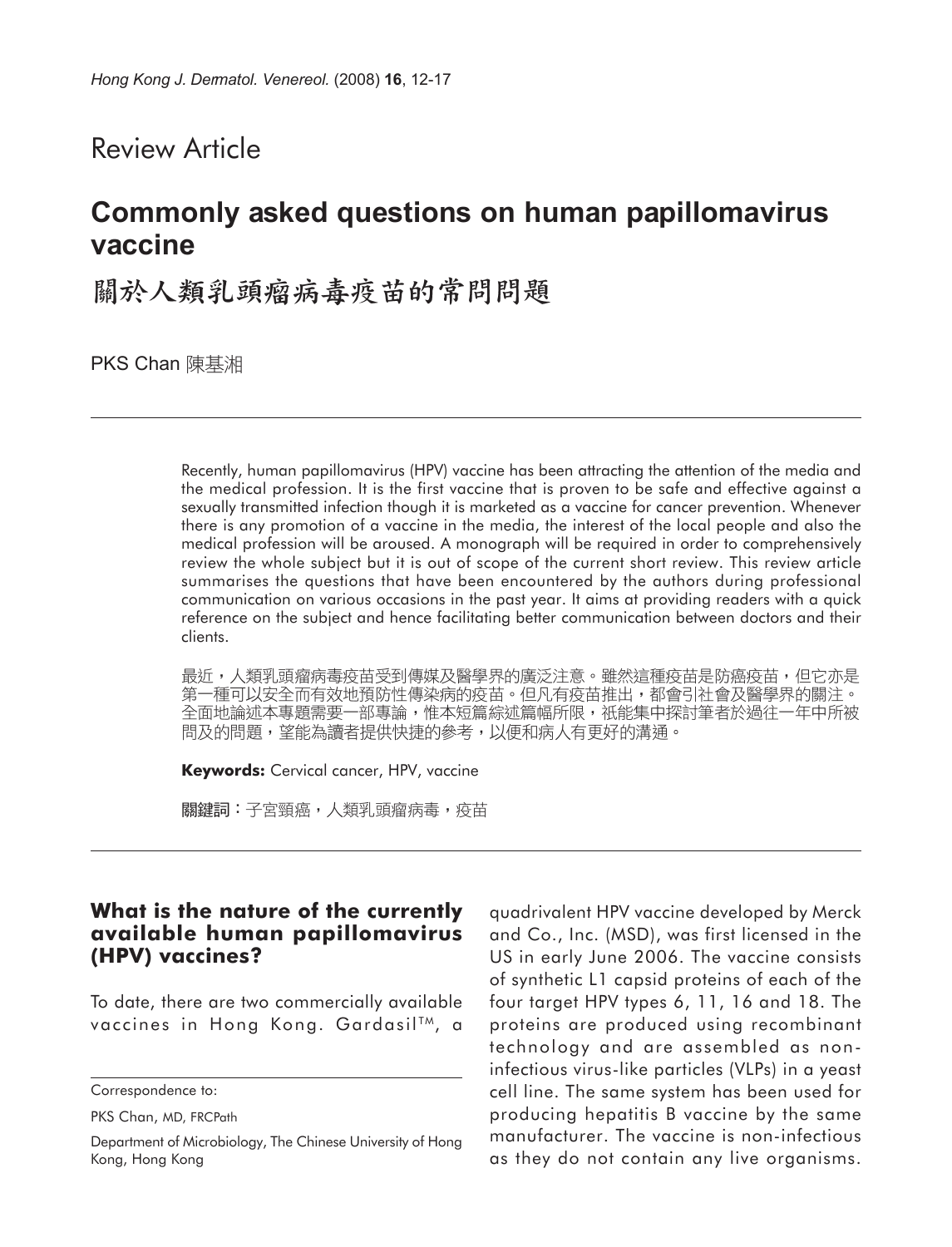The VLPs are co-formulated with and hence delivered in an amorphous aluminium hydroxyphosphate sulfate adjuvant.

The other commercially available vaccine, Cervarix<sup>™</sup>, was developed by GlaxoSmithKline plc (GSK). This is a bivalent vaccine containing VLPs of HPV type 16 and 18 produced in an insect cell line. The VLPs are co-formulated with a proprietary adjuvant containing aluminium hydroxide and monophosphoryl lipid (AS04).

These two vaccines are referred to as prophylactic vaccines and have been shown to prevent HPV infections by inducing antibodies that neutralise extracellular viruses. They are not therapeutic vaccines that elicit cellular immunity which is essential for the clearance of established infections/lesions. Therefore both Gardasil<sup>™</sup> and Cervarix<sup>™</sup> are not effective for treating established infection or their complications.

## **How effective are the HPV vaccines?**

These two vaccines are highly effective in preventing the vaccine related types of HPV in young women who have not been previously exposed to HPV. These vaccines target HPV types (type 16 and 18) that cause about 70% of all cervical cancers worldwide, as well as in Hong Kong.1,2 Data from large international randomised double-blind placebo-controlled multi-centre trials have shown that the efficacy is more than 90% in protecting against high grade cervical squamous epithelial lesions caused by the vaccine related HPV in the vaccinees (females aged 16-26 years for Gardasil<sup>TM</sup>, 15 to 25 years for CervarixTM).3-6

GardasilTM, in addition, offers protection against two low-risk HPV types (type 6 and type 11) that are found in about 90% of external genital warts and a proportion of low-grade cervical intraepithelial neoplasia.

Both Gardasil<sup>™</sup> and Cervarix<sup>™</sup> have also been shown to be effective in preventing low grade lesions related to the vaccine HPV types. A substantial portion of these women will eventually end up in the colposcopy clinic. The anxiety of having these low grade lesions and the need to undergo repeated cervical smears or even colposcopy cannot be underscored. Therefore the potential benefit of these new vaccines is more than cancer prevention.

## **Are the HPV vaccines safe?**

Safety data derived from these large international vaccine trials have been available for about 5 years. Mild local reactions such as erythema, pain and swelling were the most commonly reported local side effects for both vaccines. The most common systemic adverse experiences were fever, headache and nausea but the proportion in the vaccine group and placebo group were similar.

Post marketing adverse effect surveillance mechanism in the US has recorded a potential increase in the number of syncopal attacks as well as Guillain-Barre Syndrome (GBS) after receiving Gardasil<sup>™</sup>. The Immunization Safety Office of USCDC, after conducting concerned investigation and review, concluded that the casual relation between HPV vaccine (here refers to Gardasil™) and GBS cannot be established. Some vaccinees may experience excessive pain and even syncope after vaccination.<sup>7</sup>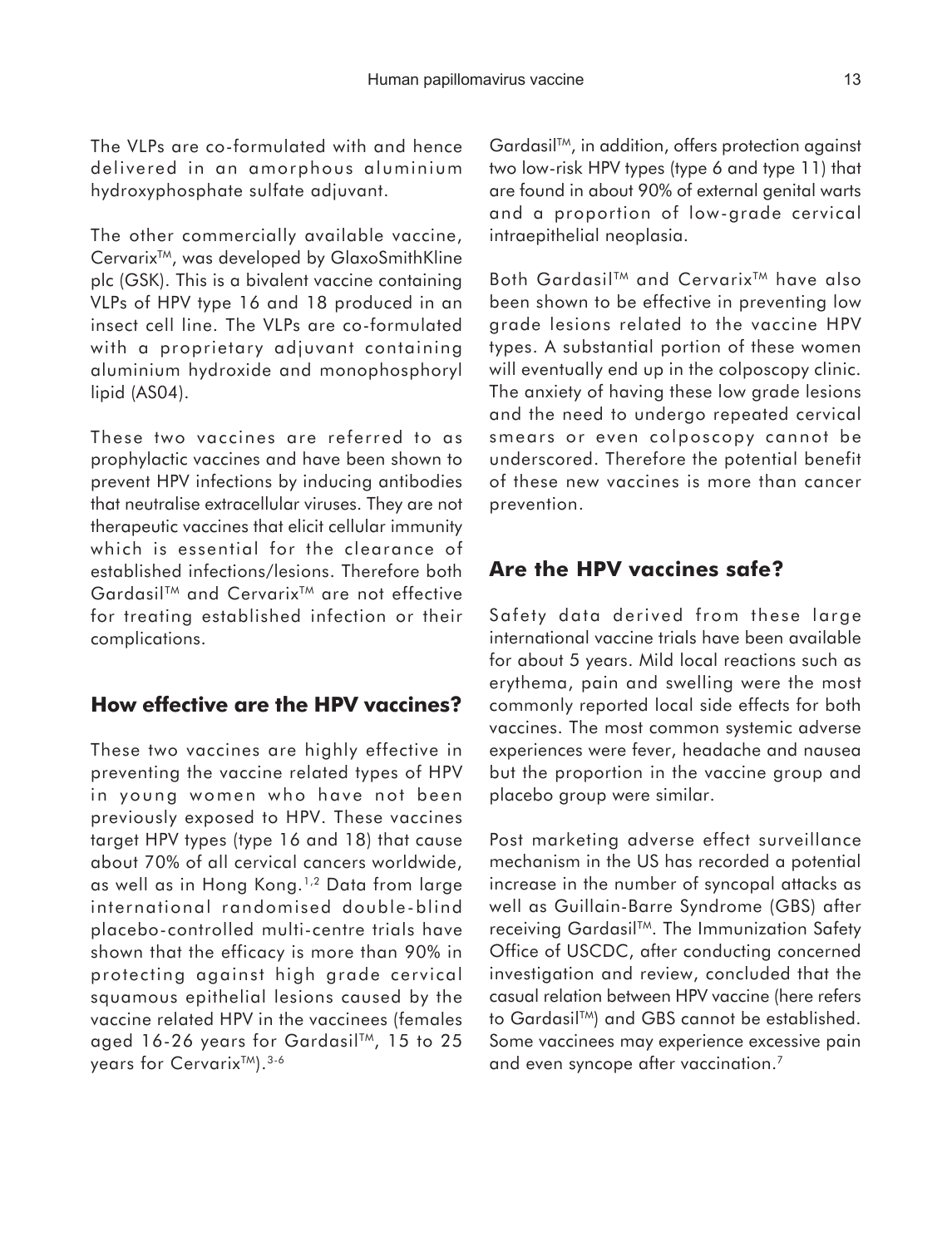In conclusion, there is good evidence to show that the vaccines are safe at least in the short term, and up to about 4 to 5 years with the short development history.

## **Is there any harmful effect on pregnancy by HPV vaccination?**

Both Gardasil™ and Cervarix<sup>™</sup> are classified under pregnancy category B and are not recommended for use in pregnant women. In the clinical trial (FUTURE II) for Gardasil™, pregnancy was reported in 1053 subjects in the vaccine group and 1106 in the placebo group. Moreover, in the clinical trial for Cervarix<sup>TM</sup>, pregnancy was reported in 870 subjects in the vaccine group and 867 in the placebo group. A causal relationship between adverse pregnancy outcome and HPV vaccine was unable to be established. Women who accidentally got pregnant during the course of vaccination should consult their gynaecologist/ obstetrician for advice.3,6

#### **Who should get the HPV vaccine?**

USCDC recommends the HPV vaccine for all 11 and 12-year-old girls. The vaccine can be given to females from age 9 to 25.<sup>8</sup> In Australia, Cervarix<sup>™</sup> has been licensed for use in women up to 45 years of age.<sup>9</sup> In Hong Kong, as there are no local data regarding the age of sexual debut and the cumulative risk of acquiring the vaccine related types of HPV after sexual debut, no evidence based recommendation can be made. The following factors need to be taken into account whenever a doctor recommends HPV vaccination to his/her female clients: 1) younger people in general can mount a higher antibody response which however may wane with time; 2) the duration of protection has not yet been defined; the longest follow up is about 5 to 6 years although there is some evidence that protection can still persist up to 5-6 years after vaccination; 3) the need to have booster vaccination some years later after vaccination is still not yet defined.

#### **What are the basis for approving the use of HPV vaccine in different age groups?**

A young female adult group 16-26 years was recruited for the phase 3 clinical trial for GardasilTM, and 15-25 years was recruited for Cervarix<sup>TM</sup>. These trials used cervical intraepithelial neoplasia (CIN) 2/3 as the efficacy analysis endpoint, which is recommended by WHO as a surrogate endpoint for cervical cancer vaccines. Both vaccines showed high efficacy, and therefore have been approved for use in this age group.<sup>3,6</sup>

The efficacy results obtained from the young adult group are inferred to teenagers from 9-15 years for Gardasil™ and 10-15 years for Cervarix<sup>™</sup>, based the observation that higher levels of antibody were produced in teenagers (9-15 years) compared to the young adults (15- 26 years). In other words, the approval for teenagers (9-15 years for Gardasil™ and 10-14 years for Cervarix<sup>™</sup>) was based on the concept of immunobridging, rather than efficacy data generated using CIN as the endpoint. This is understandable as it will take more than 15 years to observe the development of any CIN from these teenagers.

At the time of writing (January 2008), MSD has submitted data to the US FDA for consideration of granting approval to the use of Gardasil<sup>TM</sup> in adult females older than 26 years of age.

GSK has applied the immunobridging concept to demonstrate the effect of Cervarix<sup>™</sup> in adult female older than 25 years. Australian authorities and a number of other countries have the following interpretation: "As observed with other vaccines, the immune response to Cervarix<sup>™</sup> decreases with increasing age. This is not unexpected since this reflects the senescence of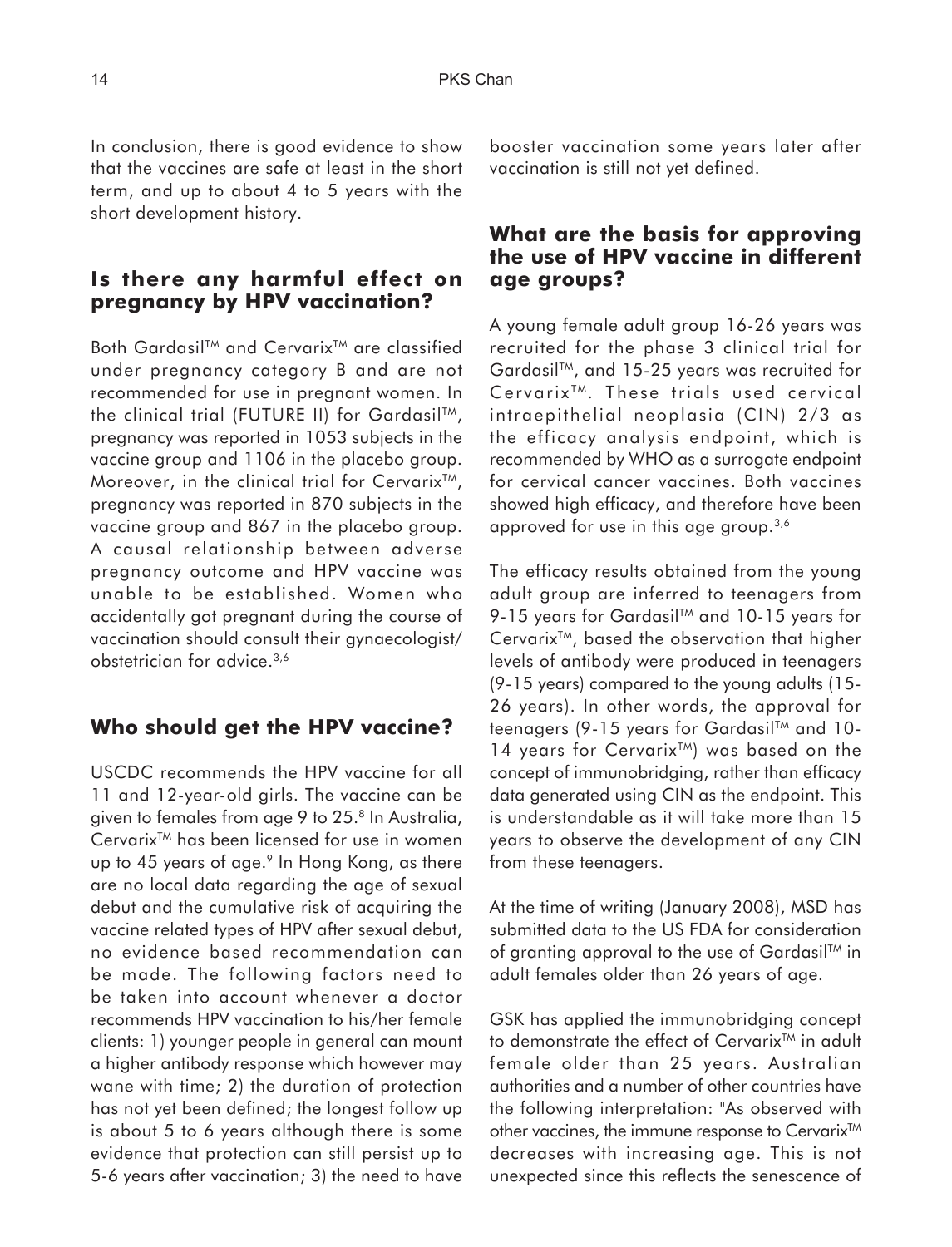the immune system. It was observed that the geometric mean titres (GMTs) remained in the same range or higher as those observed in the plateau phase of the long term follow up in the efficacy study in female aged 15-25 years". On the basis of immunogenicity data, the efficacy of Cervarix<sup>TM</sup> is inferred from 10 to 45 years (or 10-55 years in some countries).9

At the time of writing (January 2008), the registered age range in Hong Kong for Gardasil™ and Cervarix<sup>™</sup> are 9-26 years and 10-25 years respectively.

#### **Will sexually active females still be benefited from these vaccines?**

Females who are already sexually active will still be benefited from the vaccines. Firstly, they may still be naïve to the HPV types contained in the vaccines. Secondly, they may have been infected but have cleared the infection. However, these natural HPV infections do not result in subsequent protection. Thirdly, they may be infected and are still carrying the virus. While, a majority of these women will clear the infection in about 1-2 years, they are still susceptible to future repeated infections. Therefore, in all these three possible scenarios, vaccination will offer protection for future infection though these females may not get the full benefit of the vaccine.

There is a theoretical risk of delaying the clearance of pre-existing HPV infection if the vaccine is delivered to those already infected with the vaccine containing HPV types. This is because of the potential of suppressing cell mediated immune response essential for clearance of established infection by the humoral response induced by the vaccine. A study involving 2189 women randomly assigned to receive either 3 doses of bivalent HPV-16/18 vaccine (i.e. the GSK vaccine) or a hepatitis A vaccine (the control group) with HPV DNA detection from cervical specimen as the endpoint have shown that in women positive for HPV DNA, the vaccine did not accelerate or delay clearance of the virus of concern at 6 and 12 months of follow up (33.4% vs. 31.6% at 6 months in the vaccine and control group respectively; 48.8% vs. 49.8% at 12 months in the vaccine and control group, respectively).

#### **Will the girls/women who have been vaccinated still need cervical cancer screening?**

Yes, they will still need to have cervical cancer screening and to follow the latest recommendations for the following reasons: 1) the vaccine will NOT provide protection against all types of HPV that cause cervical cancer, so women will still be at risk for other HPV types that can cause cervical cancers; 2) women may also not get the vaccine's full benefits because some may have not completed the full 3 doses course or according to the dosing schedule; 3) women may develop CIN or invasive cancer due to infections that have already been established before vaccination.

## **Can the vaccine be used in male?**

There is no published data on the efficacy of the vaccine in boys or men. Studies are now being done to find out whether the vaccine works in males. One of the factors that explain why the neutralising IgG antibodies induced by systemic immunisation are effective against a mucosal infection is that these IgG antibodies will be transudated into the female genital tract and hence render protection against HPV infection. This may imply a better protective effect of the vaccine in female than male. On the other hand, protection against vulval intraepithelial lesions caused by the vaccine related HPV is observed. In short, because there is no concrete data suggesting its efficacy, these vaccines are not to be recommended to males at this moment.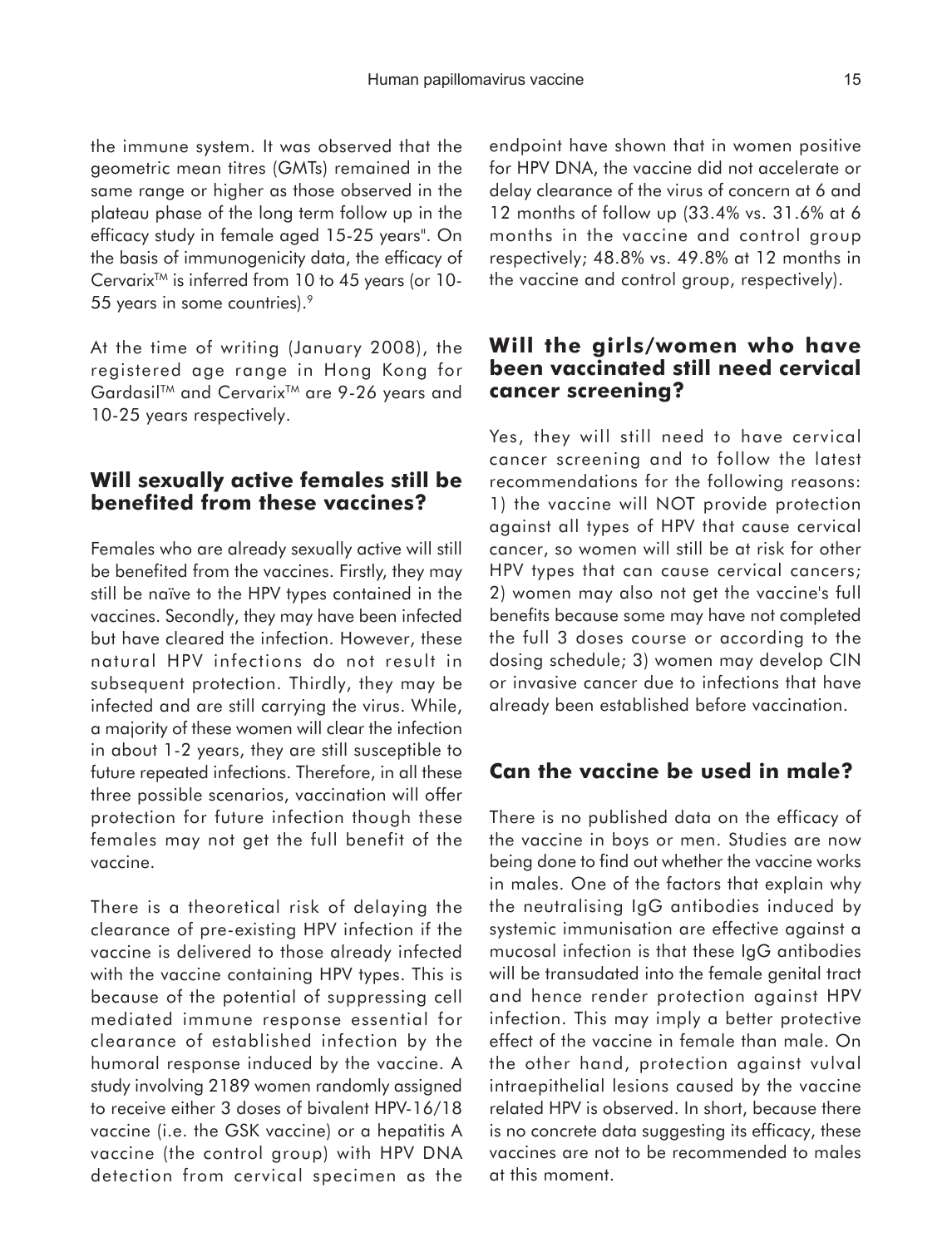#### **Should the potential vaccinees be tested for past or current HPV infection before they are vaccinated with the HPV vaccines?**

No. The USCDC has specifically said no to this question. The purpose of vaccination is to protect an individual from future infection. Past or current HPV infection does not result in immunity against future HPV infection. Up to now, there is no data to indicate that the response to vaccine differs according to the presence of past or current HPV infection.

Furthermore, there is no reliable test for detecting anyone who has already been exposed or has had past infections. Nucleic acid amplification tests from genital specimen will only detect current infection but not past remitted infection. Serology test is not sensitive enough to rule out past infection as natural infection only elicits a low level of antibody response. In addition, these sophisticated tests are not generally available outside the research settings.

Nevertheless, one should note that there is only a small percentage of sexually active women having infection due to HPV types covered in the vaccines.10 Vaccination does not alter the outcome of concurrent infections, but it may offer protection to future infections. It may not be cost-effective to carry out screening for HPV for all potential vaccinees.

#### **Should the potential vaccinees received cervical screening before they are vaccinated with the HPV vaccines?**

Vaccination and cervical screening complement each other in combating cervical cancer. Cervical screening can provide an early detection of cervical diseases as a result of previous HPV infections. Vaccination can prevent future infections. For women who are receiving

regular cervical screening, it is not necessary to have an extra screening before vaccination. Nevertheless, doctors should take this opportunity to emphasise the importance of regular cervical screening.

#### **Should the vaccinees receive HPV antibody test after completing the course of vaccination?**

No. The response rate to HPV vaccination is very high. Furthermore, reliable HPV antibody tests are not generally available outside the research settings.

## **A man with penile warts may ask: "Should his female sex partner be vaccinated to prevent transmission?"**

Protection against infection in this situation will be very doubtful. Most likely, the female contact has already been exposed to the HPV before the index case develops clinical disease. The reason of having a clinically unaffected partner may be because either the infection is subclinical (it is estimated that less than 1% of those infected will develop clinical lesion) or the disease is still "incubating". Therefore vaccination in this circumstance will not offer any protection against the incident type. Nevertheless, one may still bet on getting protection against the vaccine HPV types that they have not yet acquired; however, it should not be viewed as "post-exposure prophylaxis".

## **Will HPV vaccine help women who have already had vulval warts or cervical intraepithelial lesion?**

The current vaccines are not therapeutic vaccines and hence will not treat existing clinical disease. Although protection against future infection is theoretically possible, the current efficacy data of the vaccines are derived from